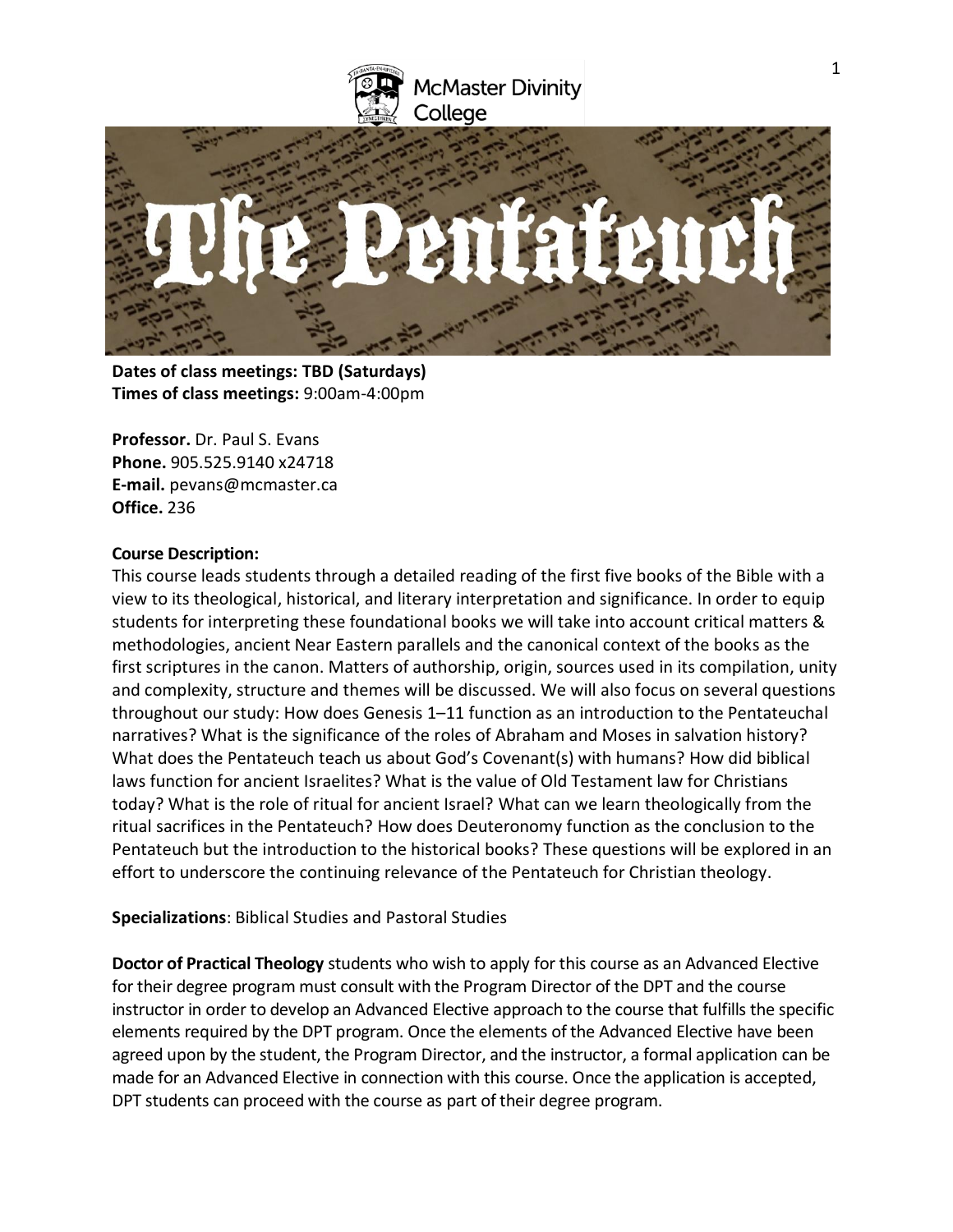

### **Course Objectives:**

### **Knowing**

- To have a thorough knowledge of the contents and message of the Pentateuch
- To gain familiarity with the assumptions, methods and conclusions of modern critical scholarship on the Pentateuch
- To gain an appreciation of priestly ritual texts and their theological worth
- To gain an introductory knowledge of relevant Ancient Near Eastern Literature: One will read English translations of the most important extra-biblical documents for a proper understanding of the Pentateuch within its ancient Near Eastern context.

# **Being**

- To embrace the contemporary relevance of the Pentateuch for the Church today
- To embrace the origins of Israel as the beginnings of the Christian story
- To grow closer to God through study of the Pentateuch

### **Doing**

- To be able to discuss the relation of Genesis 1-11 to ancient Near Eastern mythology and modern science
- To be able to discuss the role of Law in ancient Israelite society and its relevance for Christians today
- To be able to discuss the role of ritual in ancient Israelite society and its relevance for Christians today
- To be able to interpret the Pentateuch in its original context
- To be able to apply the message of the Pentateuch to contemporary audiences

# **Required Texts:**

- T. Desmond Alexander. *From Paradise to the Promised Land: An Introduction to the Main Themes of the Pentateuch.* (Grand Rapids, MI: Baker, 1995).
- Michael L. Morales. *Who Shall Ascend the Mountain of the Lord? A Biblical Theology of the Book of Leviticus*. New Studies in Biblical Theology 37. Downers Grove, IL: IVP 2015.
- *Dictionary of the Old Testament: Pentateuc*h (The IVP Bible Dictionary Series). IVP Academic, 2002.

# **Textbook Purchase**

All required textbooks for this class are available from the College's book service, READ On Bookstore, Room 145, McMaster Divinity College. Texts may be purchased on the first day of class. For advance purchase, you may contact READ On Bookstore, 5 International Blvd, Etobicoke, Ontario M9W 6H3: phone 416.620.2934; fax 416.622.2308; email [books@readon.ca.](mailto:books@readon.ca) Other book services may also carry the texts.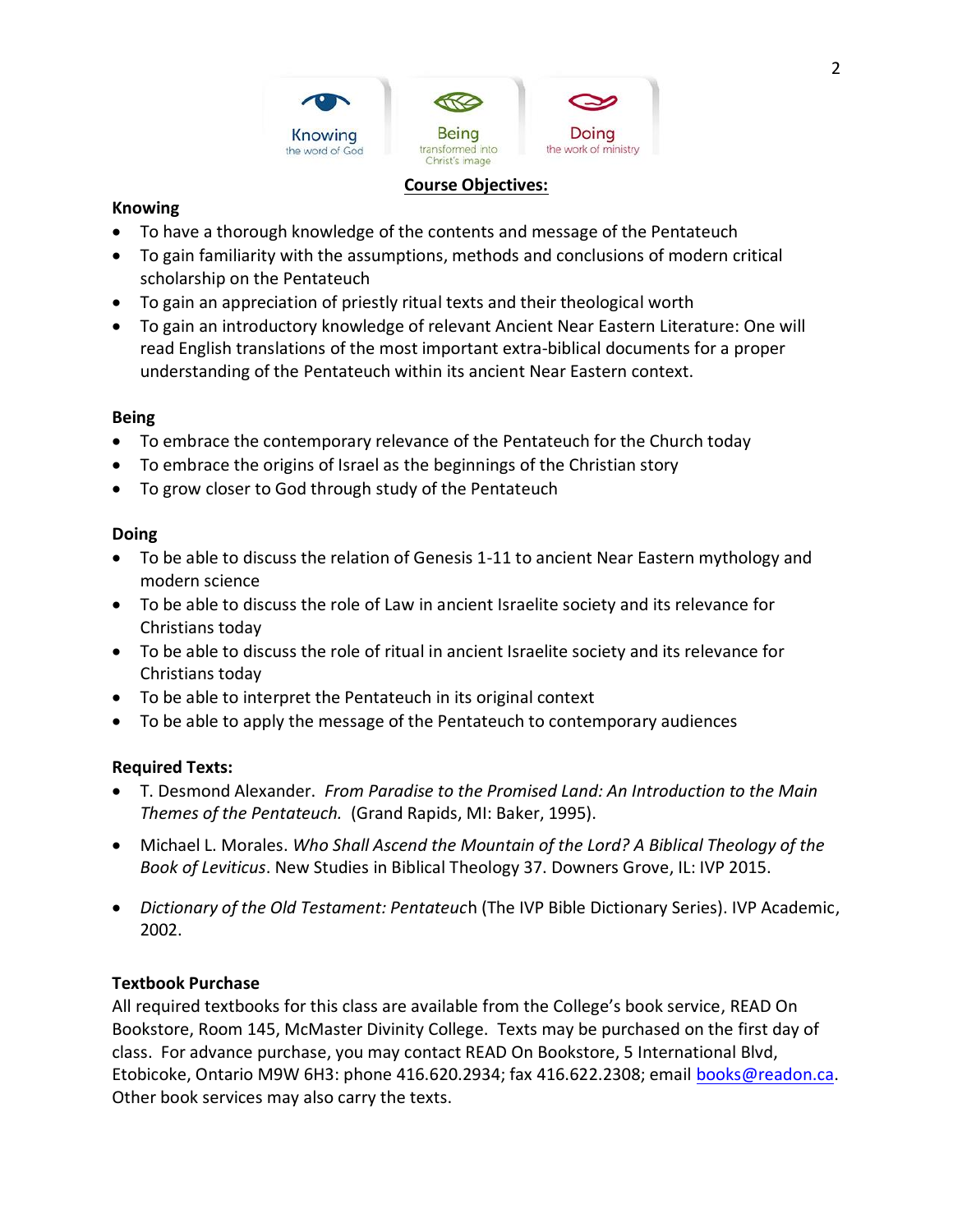### **Course Evaluation**

*The assignments and their weights are as follows:*

**5% - Readings:** Students are required to read the Pentateuch, the Alexander and Morales textbooks in their entirety and assigned readings from the Dictionary of the Pentateuch and elsewhere and report this with an email to pevans@mcmaster.ca by **Dec 11**

**20% - Student Presentations:** Students will work with 1-2 other students (dependent upon class size) to complete this assignment. Students will prepare a presentation on an assigned topic informed by relevant secondary literature.

- While taking into account critical scholarship and academic readings, the presentation will be aimed at a popular audience at the level of the average church go-er. The format of the presentation is up to the students. Students are encouraged to employ video, PowerPoint, activities, artwork, music or other creative avenues in which to communicate in their presentation.
- Students must hand-in a detailed lesson plan to the professor at the beginning of class on the day of their presentation. This lesson plan should indicate the specific responsibilities of each student in both preparation for and execution of the presentation.
- Dates and groupings for these presentations will be decided on the first day of class
- **30% - Critical Book Review Assignment (8 pages).** Due **Oct 16, 2019.** After reading the Morales textbook (*Who Shall Ascend the Mountain of the Lord?*) students will critically review the work in one paper. This review will present its content, provide a critique and finally give a response that outlines both theological and personal implications. See "Book Review Guidelines" below.

# **5% - Statement and Bibliography. Due Nov 9, 2019.**

In preparation for the major assignment students will write a one-paragraph statement of their project and an annotated bibliography consisting of *at least* **12 items** of varied secondary sources (commentaries, theological dictionaries, specialized books and *at least 3 articles from refereed journals*). By way of **supplement** to these 12 sources, a student may use a **maximum of 2** internet resources. Students are responsible for the quality of these internet resources.

- For your annotated bibliography each item should have a couple sentences explaining the author's thesis and what evidence or arguments she / he uses to support it. Make sure you show that you have read and understood the article or book.
- ALL TOPICS MUST BE APPROVED BY YOUR PROFESSOR
- **40% - Major Assignment. Due Dec 7, 2019.** All major assignment papers must be doublespaced, 12pt Times New Roman font (footnotes=10pt). The bibliography must contain 12 items of secondary sources (commentaries, theological dictionaries, monographs, and at least 3 academic articles) each drawn on and cited in the paper. Students may supplement these 12 sources with 2 internet resources. See "Paper Evaluation" below.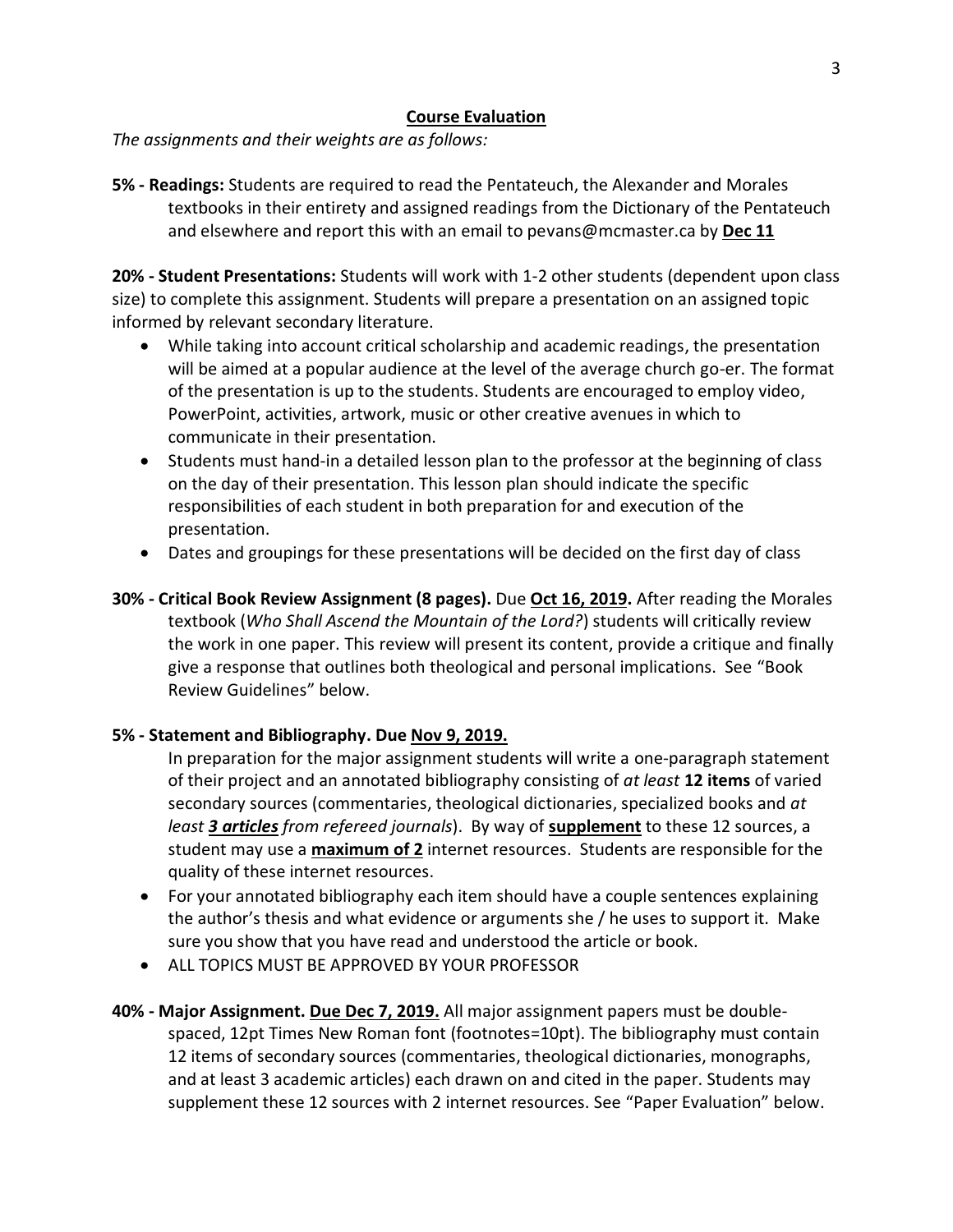## **A. Major Assignment for Biblical Studies Specializations:**

There are two (2) options for Biblical Studies: Choose only one (1) of the following:

- **i: Research paper:** 12-15 pages double-spaced. This is especially recommended if you are planning to go on to a research degree or write a thesis in OT (or if you have a particular topic in mind that you wish to write on). The topic of this research must be related to the Pentateuch and approved by the professor.
- **ii. Theological Theme Paper:** 12 pages double-spaced. In this option you will choose one biblical-theological theme (e.g., social justice, atonement, covenant, etc.) found in the Pentateuch, and write a paper that succinctly traces this theme throughout the entire Pentateuch. This paper will note the diversity represented in the different books but also note continuity. Finally, the paper will discuss how this theme is picked up in the rest of the Bible (Old and New Testaments) and reflect on how the theology of the Pentateuch functions for the later writers. A rough outline of the paper should be:
	- i. **Introduction** stating the theme and its significance in the Pentateuch
	- ii. **Discerning the Theme**: Analyze passages that evince your chosen theme and noting diversity and continuity with other passages and reflecting theologically on this theme
	- iii. **Scriptural connections**. Note other biblical texts that pick up on and develop this biblical theological theme. How does the OT function for these writers?
	- iv. **Application for today**. How is this theme relevant for Christians today? How does the Pentateuch function for Christian theology today? How might you communicate this theme in a contemporary setting?

# **B. Major Assignment for Pastoral Studies Specializations:**

There are three (3) options for Pastoral Studies Specializations. Choose only one (1) of the following:

# **i: Theological Theme Paper:** *as described above (A.ii)*

**ii: Sermon on the Pentateuch (oral presentation).** 20-25 minute video-taped sermon submitted on CD/DVD/USB drive or uploaded to YouTube or Vimeo.

Beginning with your chosen text, this sermon will expound a passage, applying it to the contemporary context. The sermon will be delivered orally but include a written paper with an outline. The paper may be a combination of sentence, bullets/point form, paragraphs (it need not be a complete essay of the words you preach). This paper should be grammatically correct and include appropriate citation of sources employed.

**iii: Sermon on the Pentateuch (written).** 12 pages double-spaced. Beginning with the text of the Pentateuch this sermon will expound a passage, applying it to the contemporary context. The sermon will be an original written composition but written with an aim to oral delivery. The submitted text should include an outline of the sermon at the beginning. The sermon must be written as it would be spoken and must *not* be in point form etc. but be a full written manuscript. It is expected it will conform to MDC style guide and be grammatically correct and acknowledge its sources appropriately..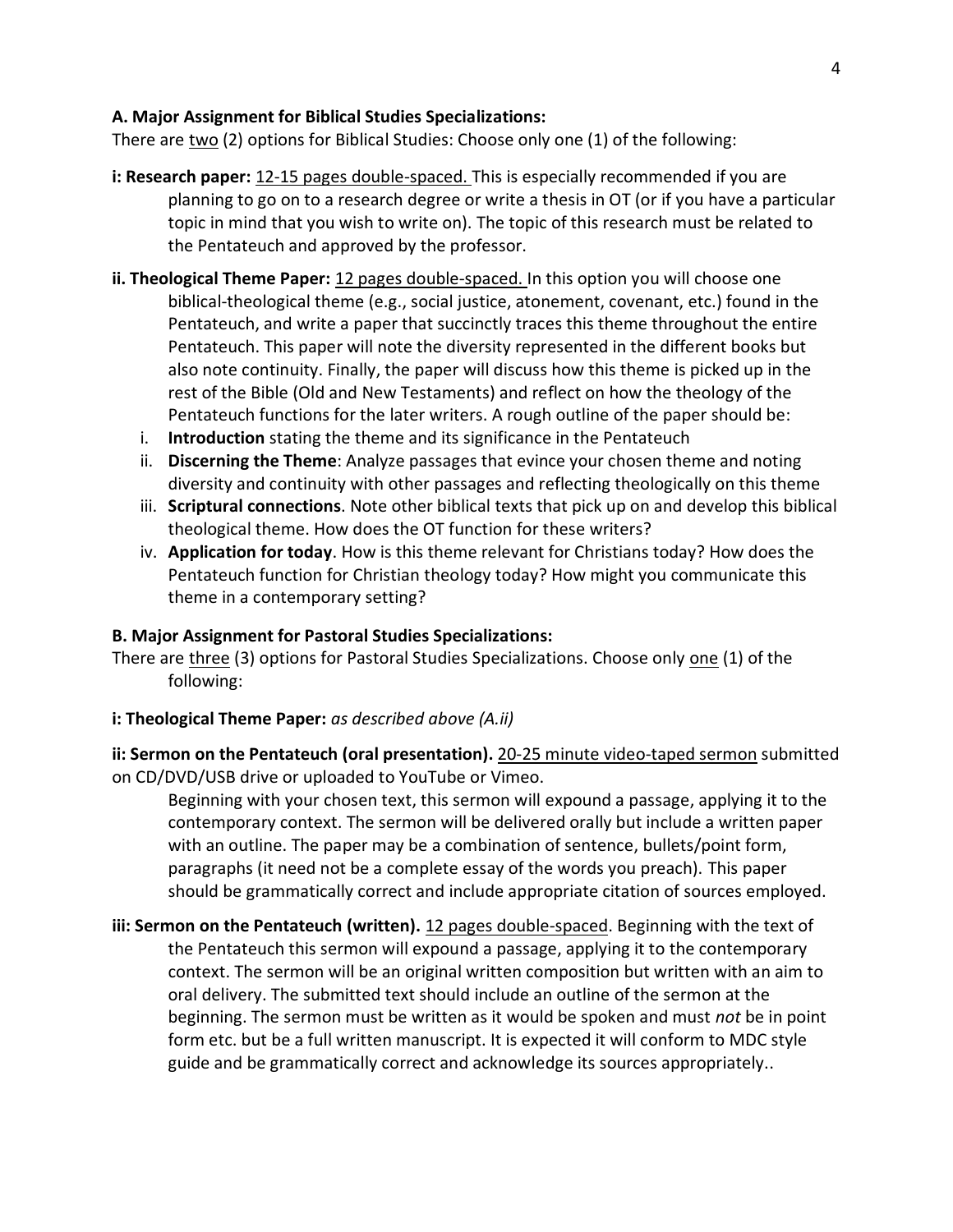### **Class schedule**

| <b>DATF</b>        |                                                |
|--------------------|------------------------------------------------|
| SEPTEMBER 14       | IN CLASS: THE BOOK OF GENESIS                  |
| <b>OCTOBER 5</b>   | IN CLASS: THE BOOK OF EXODUS                   |
| OCTOBER 16         | <b>ASSIGNMENT: BOOK REVIEW DUE</b>             |
| <b>NOVEMBER 1</b>  | <b>IN CLASS: THE BOOK OF LEVITICUS-NUMBERS</b> |
| NOVEMBER 9         | ASSIGNMENT: STATEMENT AND BIBLIOGRAPHY DUE     |
| <b>NOVEMBER 30</b> | IN CLASS: THE BOOK OF DEUTERONOMY              |
| <b>DECEMBER 7</b>  | <b>ASSIGNMENT: MAJOR ASSIGNMENT DUE</b>        |
| <b>DECEMBER 11</b> | <b>ASSIGNMENT: READING REPORT DUE</b>          |

### **Style for Submission of Written Work**

All stylistic considerations (including but not limited to questions of formatting, footnotes, and bibliographic references) must conform to the McMaster Divinity College Style Guidelines for Essays and Theses http://mcmasterdivinity.ca/wp-content/uploads/2018/02/mdcstyleguide.pdf Failure to observe appropriate form will result in grade reductions.

All assignments must be in electronic format only (PDF format) —no hardcopies— and emailed to pevans@mcmaster.ca. Include your last name in the file name of your attachment (e.g., evans.researchpaper.pdf). To avoid late marks papers must be received by 11:59pm of the calendar day on which they are due.

# **Policy Concerning Late Papers**

Extensions for papers will not be given except in very exceptional circumstances. (serious illness, family crises, etc.). Busy-ness, computer problems etc. are not legitimate reasons to grant extensions and in the interests of fairness any request for extensions will take into account the entire class. Late assignments will be docked at the rate of 2% per day for the first 7 calendar days (including weekends) and 4% per day after that. Late assignments receive no critical feedback. All assignments must be received by Dec 11, 2019 in order to avoid a failing grade in the class.

# **Gender Inclusive Language**

McMaster Divinity College uses inclusive language for human beings in worship services, student written materials, and all its publications. It is expected that inclusive language will be used in chapel services and all MDC assignments. In reference to biblical texts, the integrity of the original expressions and the names of God should be respected, but you will need to use gender-inclusive language for humans, and you will need to quote from a gender-inclusive version such as the following: NRSV (1989), NCV (1991), TEV/GNB/GNT (1992), CEV (1995), NLT (1996), TNIV (2005), and the Common English Bible (CEB 2011).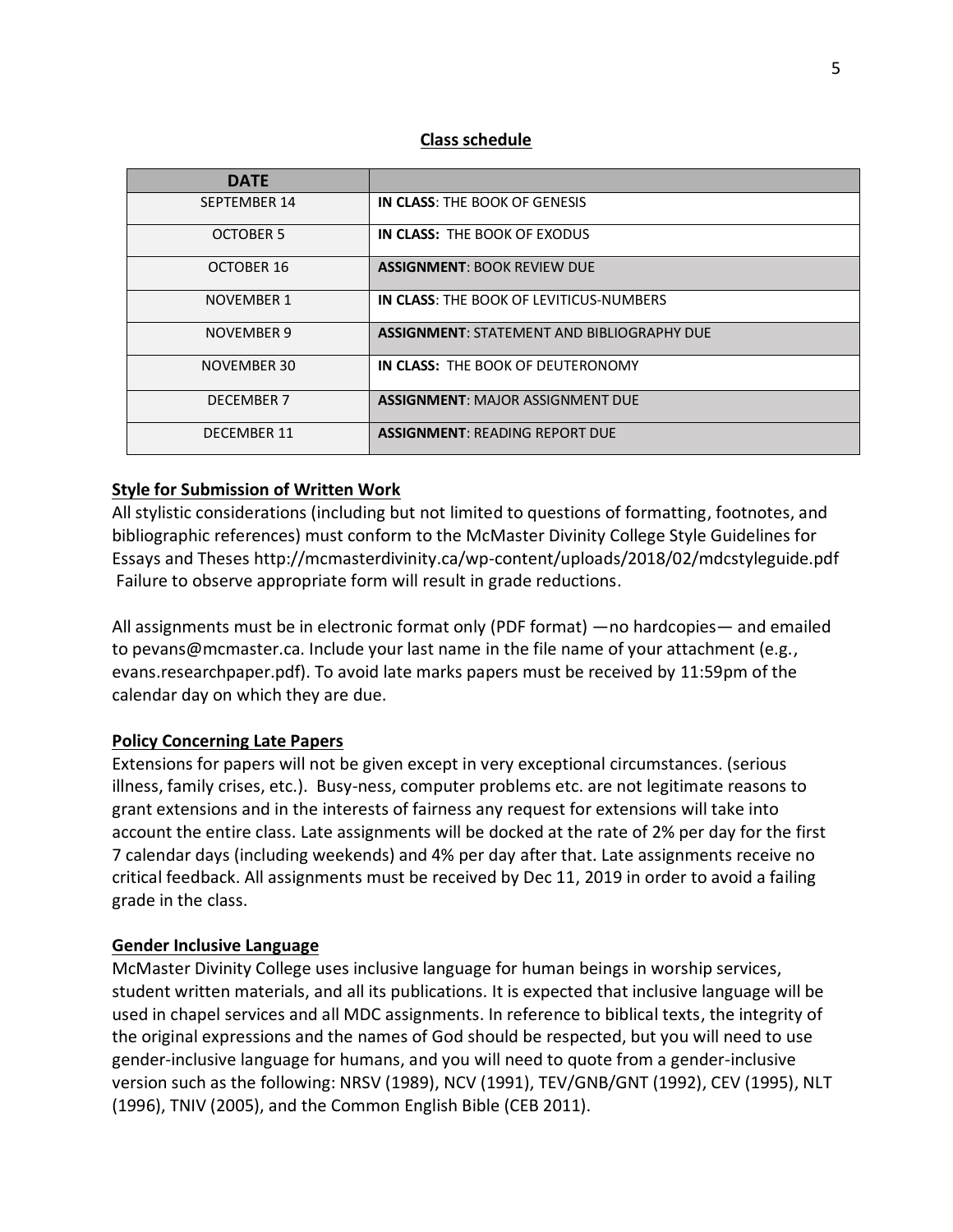### **Academic Honesty**

Academic dishonesty is a serious offence that may take any number of forms, including plagiarism, the submission of work that is not one's own or for which previous credit has been obtained, and/or unauthorized collaboration with other students. Academic dishonesty can result in severe consequences, e.g., failure of the assignment, failure of the course, a notation on one's academic transcript, and/or suspension or expulsion from the College. Students are responsible for understanding what constitutes academic dishonesty. Please refer to the Divinity College Statement on Academic Honesty ~ [https://mcmasterdivinity.ca/rules](https://mcmasterdivinity.ca/rules-regulations/)[regulations/](https://mcmasterdivinity.ca/rules-regulations/)

**Disclaimer**: This syllabus is the property of the instructor and is prepared with currently available information. The instructor reserves the right to make changes and revisions up to and including the first day of class.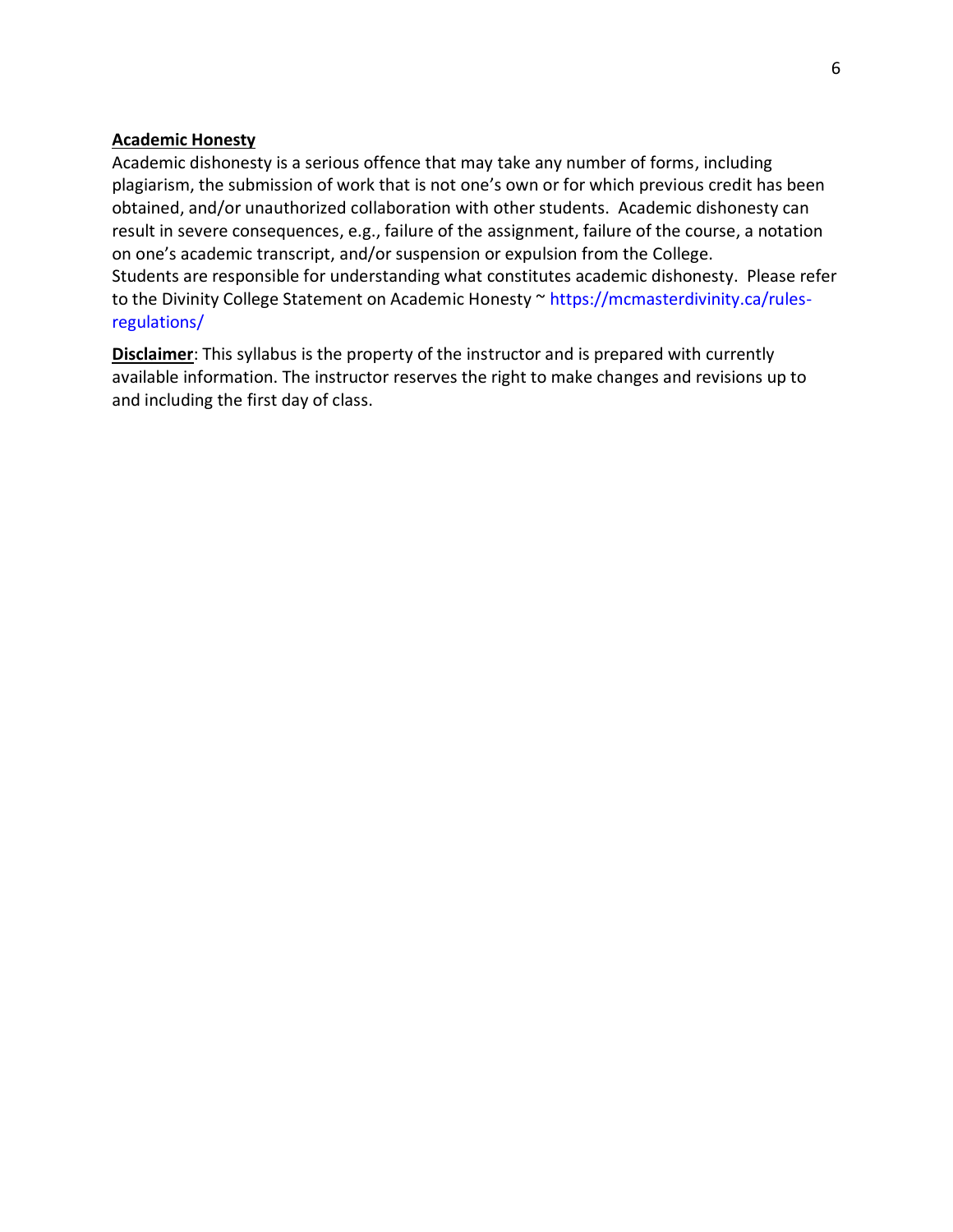#### **Paper Evaluation**

- **1.** The following items are rated according to this scale:
	- $1 =$  inadequate;  $2 =$  adequate;  $3 =$  good;  $4 =$  very good;  $5 =$  superior.

| <b>Bibliographic consciousness</b>            |  |         |   | 1 2 3 4 5      |    |
|-----------------------------------------------|--|---------|---|----------------|----|
| Range and Use of Sources                      |  |         |   | 1 2 3 4 5      |    |
| <b>Clarity in Defining Issues</b>             |  |         |   | 1 2 3 4 5      |    |
| Strength of Argument                          |  |         |   | 1 2 3 4 5      |    |
| Awareness of Exegetical Issues                |  |         |   | 1 2 3 4 5      |    |
| <b>Accuracy of Data and Assertions</b>        |  |         |   | 1 2 3 4 5      |    |
| Analysis / Critical Thinking                  |  |         |   | 1 2 3 4 5      |    |
| Introduction (Thesis Statement / Clear Issue) |  |         |   | 1 2 3 4 5      |    |
| Development of Thesis (focus)                 |  |         |   | 1 2 3 4 5      |    |
| Literary Style (awkward, wordy, repetitive)   |  |         |   | 1 2 3 4 5      |    |
| Organization/coherence of ideas               |  |         |   | 1 2 3 4 5      |    |
| Grammar/Spelling                              |  | 1 2 3 4 |   |                | -5 |
| Neatness/Presentation                         |  |         | 3 | $\overline{4}$ |    |

§ Note: this is a simple evaluation tool to assist in paper assessment. The categories are not weighted equally, and thus are not added together or averaged to calculate your grade.

### **II. The following need attention if so indicated**

- 
- 

□ Line spacing, Font size, Margins, Page numbers etc. need attention

□ Cite primary resources correctly/ consistently (e.g., Gen 1:26; Gen 1; etc.)

- □ Use inclusive language □ □ The paper is too long/too short
- □ Write a unified essay <br>□ Edit your paper more thoroughly
	- □ The paper needs balance
	- □ Follow MDC Style guide

□ Cite secondary resources correctly/ consistently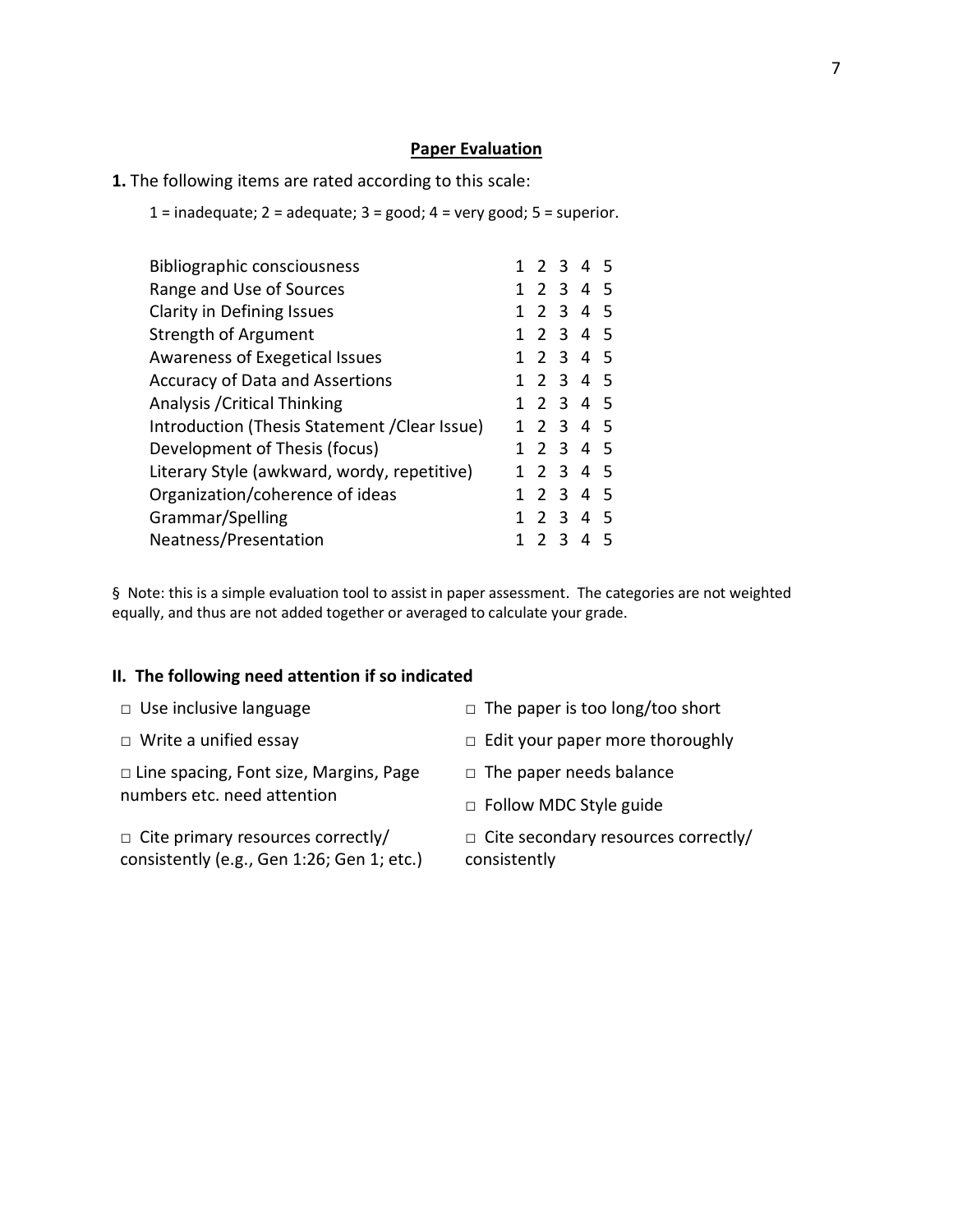### **Critical Book Review Guideline**

**I.** The Book Review of Morales *Who Shall Ascend the Mountain of the Lord*? should roughly follow this format:

| Summary of Content:        | 2-3 Pages |
|----------------------------|-----------|
| Critique of Content        | 2-3 Pages |
| <b>Personal Reflection</b> | 2-3 Pages |
|                            |           |

Total=*no more* than 8 pages! Pages 9ff *will not* be read

*The following items are rated according to the following scale:* 

 $1 = poor/inadequate; 2 = adequate; 3 = good/more than adequate; 4 = very good;$ 5 = excellent/superior.

| Summary of Content (noted key concepts etc.)        |  |  | 1 2 3 4 5 |  |
|-----------------------------------------------------|--|--|-----------|--|
| Quality of Critique (evidence of critical thought)  |  |  | 1 2 3 4 5 |  |
| Reflective Thought (theological depth, sensitivity) |  |  | 1 2 3 4 5 |  |
| Literary Style (awkward, wordy, repetitive)         |  |  | 1 2 3 4 5 |  |
| Grammar/Spelling                                    |  |  | 1 2 3 4 5 |  |
| Neatness/Presentation                               |  |  | 1 2 3 4 5 |  |

§ Note: this is a simple evaluation tool to assist in paper assessment. The categories are not weighted equally, and thus are not added together or averaged to calculate your grade.

### **II. The following need attention if checked**

| $\Box$ Use inclusive language                                                          | $\Box$ The paper is too long/too short                     |
|----------------------------------------------------------------------------------------|------------------------------------------------------------|
| $\Box$ Write a unified essay                                                           | $\Box$ Edit your paper more thoroughly                     |
| $\Box$ Line spacing, Font size, Margins, Page<br>numbers etc. need attention           | $\Box$ The paper needs balance                             |
|                                                                                        | $\Box$ Follow MDC Style guide                              |
| $\Box$ Cite primary resources correctly/<br>consistently (e.g., Gen 1:26; Gen 1; etc.) | $\Box$ Cite secondary resources correctly/<br>consistently |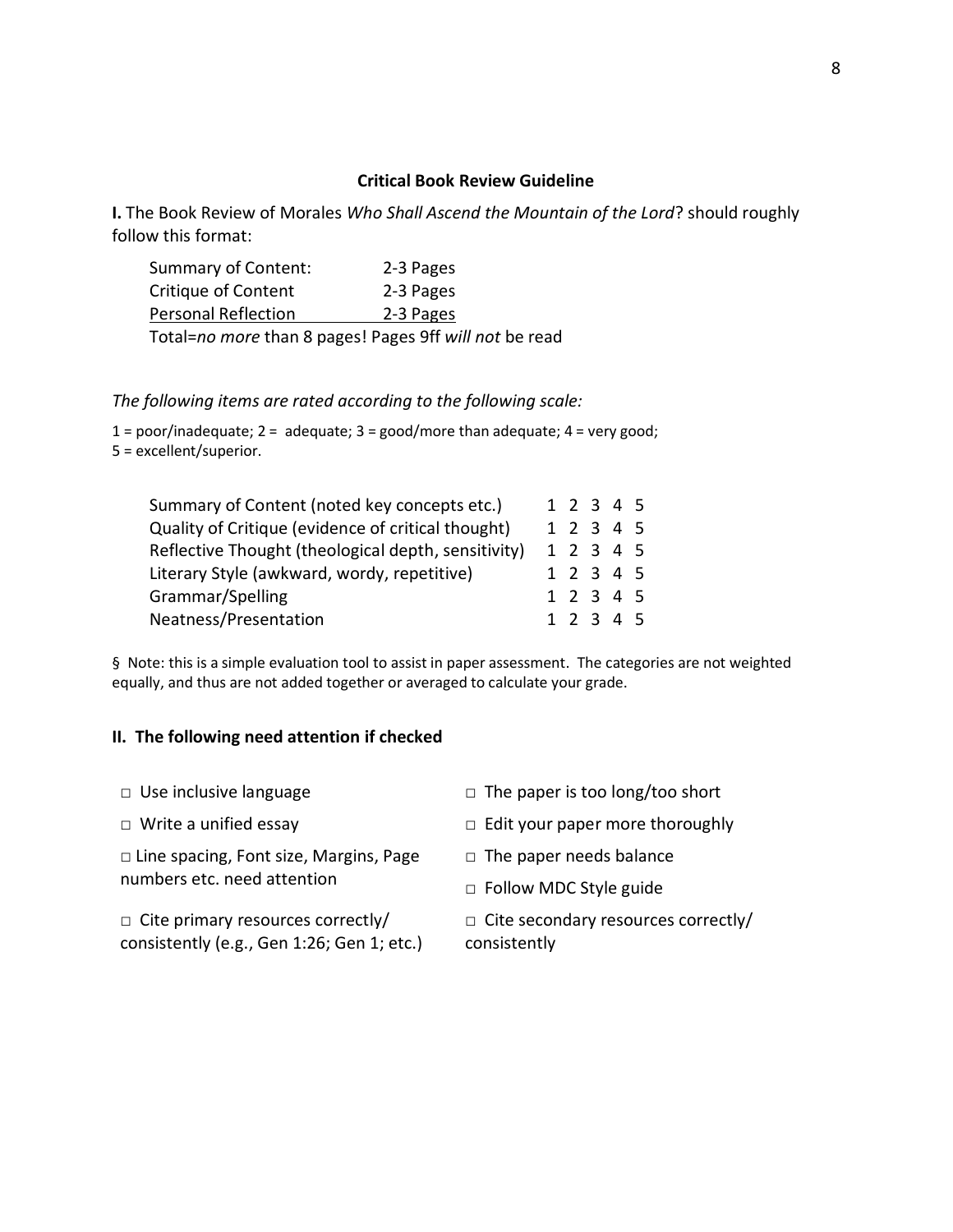#### **Selected Bibliography**

- Arnold, Bill T. and Bryan E. Beyer, *Readings from the Ancient Near East.* Grand Rapids, MI: Baker, 2002.
- Bandstra, Barry L. *Reading the Old Testament: An Introduction to the Hebrew Bible*. 2nd ed. Belmont: Wadsworth, 1999.
- Bell, Catherine M. *Ritual: Perspectives and Dimensions* New York: Oxford University Press, 2009.
- Bergen, Wesley J. *Reading Ritual: Leviticus in Postmodern Culture*. Journal for the Study of the Old Testament: Supplement Series. London: T&T Clark International, 2005.
- Blenkinsopp, Joseph, *Treasures Old and New: Essays in the Theology of the Pentateuch.* Grand Rapids, Mich.: Eerdmans, 2004.
- Blenkinsopp, Joseph, *Creation, Un-Creation, Re-Creation: A Discursive Commentary on Genesis 1-11.* London: T & T Clark, 2011.
- Campbell, Antony, and Mark O'Brien. *Rethinking the Pentateuch: Prolegomena to the Theology of Ancient Israel*. Louisville: Westminster John Knox, 2005.
- Clines, David J. A. *The Theme of the Pentateuch*. 2nd ed. JSOTSup 10. Sheffield: Sheffield Academic, 1996.
- Day, John. "Dragon and Sea, God's Conflict With." *ABD* 2:228-230.
- De Witt, Dale S. "The Historical Background of Genesis 11:1-9: Babel or Ur?" *Journal of the Evangelical Theological Society* 22 (1979):15-26.
- Dozeman, Thomas B., Konrad Schmid, and Thomas Römer. *Pentateuch, Hexateuch, or Enneateuch: Identifying Literary Works in Genesis Through Kings.* Ancient Israel and Its Literature 8. Atlanta: Society of Biblical Literature, 2011.
- Evans, Paul S. "Creation, Progress and Calling: Genesis 1-11 as Social Commentary." *McMaster Journal of Theology and Ministry* 13 (2011): 67-100.
- Frymer-Kensky, Tikva Simone. "Atrahasis Epic and its Significance for our Understanding of Genesis 1-9." *Biblical Archaeologist* 40 (1977):147-155.
- Gane, Roy. *Ritual Dynamic Structure*. Piscataway: Gorgias, 2004.
- Hauser, Alan J. "Linguistic and Thematic Links Between Genesis 4:1-16 and Genesis 2-3." *Journal of the Evangelical Theological Society* 23 (1980) 297-305.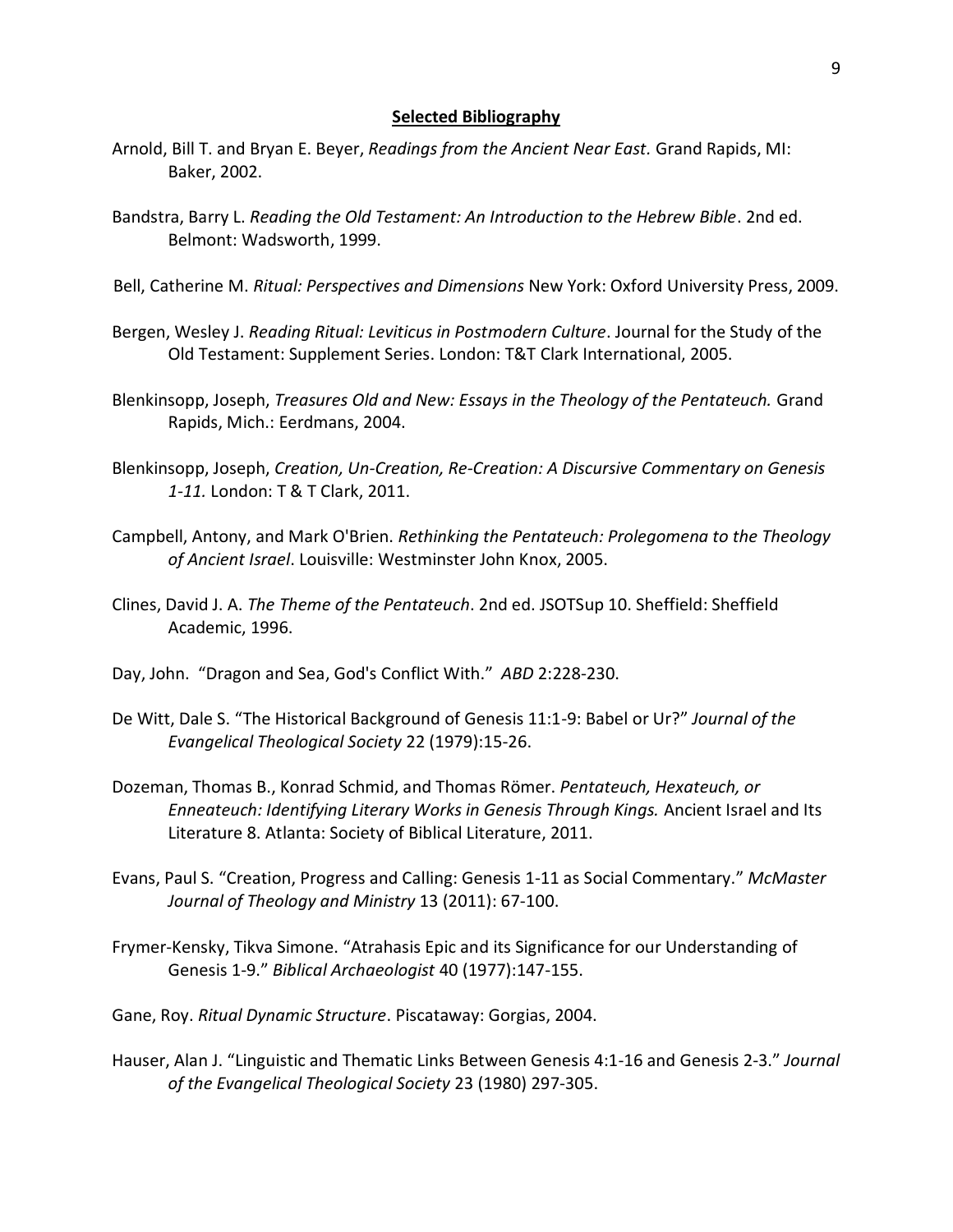- Janzen, David. *The Social Meanings of Sacrifice in the Hebrew Bible: A Study of Four Writings*. Beihefte Zur Zeitschrift Für Die Alttestamentliche Wissenschaft. Berlin; New York: Walter de Gruyter, 2004.
- Kapelrud, Arvid S. "Mythological Features in Genesis Chapter 1 and the Author's Intentions." *Vetus Testamentum* 24 (1974) 178-186.
- Landy, Francis. "The Song of Songs and the Garden of Eden." *Journal of Biblical Literature* 98 (1979) 513-528.
- Lewis, Jack P. "The Offering of Abel (Gen 4:4): A History of Interpretation." *Journal of the Evangelical Theological Society* 37 (1994) 481-496.
- Merrill, Eugene H. "The Peoples of the Old Testament According to Genesis 10." *Bibliotheca Sacra* 154 (1997) 3-22.
- Moberly, R. W. L., *The Theology of the Book of Genesis.* Old Testament Theology. Cambridge ; New York: Cambridge University Press, 2009.
- Ramsey, George W. "Is Name-Giving an Act of Domination in Genesis 2:23 and Elsewhere?" *Catholic Biblical Quarterly* 50 (1988) 24-35.
- Sailhamer, *The Meaning of the Pentateuch: Revelation, Composition, Interpretation*. Downers Grove, IL: IVP Academic, 2009.
- Walton, John. "The Antediluvian Section of the Sumerian King List and Genesis 5." *Biblical Archaeologist* 44 (1981) 207-208.
- Whybray, R. N. *Making of the Pentateuch: A Methodological Study*. JSOTSup 53. Sheffield, England: JSOT, 1987.

#### **Commentaries**

#### **Genesis**

- Alter, Robert, *Genesis: Translation and Commentary.* New York: W.W. Norton, 1997
- Blocher, Henri, *In the Beginning. The opening chapters of Genesis*, trans. David G. Preston Leicester, England and Downers Grove, IL: Inter-Varsity, 1984.
- Hamilton, Victor. *The Book of Genesis*. 2 vols. New International Commentary on the Old Testament. Grand Rapids: Eerdmans, 1990, 1995.
- Kidner, Derek. *Genesis: An Introduction and Commentary*. The Tyndale Old Testament Commentaries. Downers Grove, Ill.: Inter-Varsity, 1977.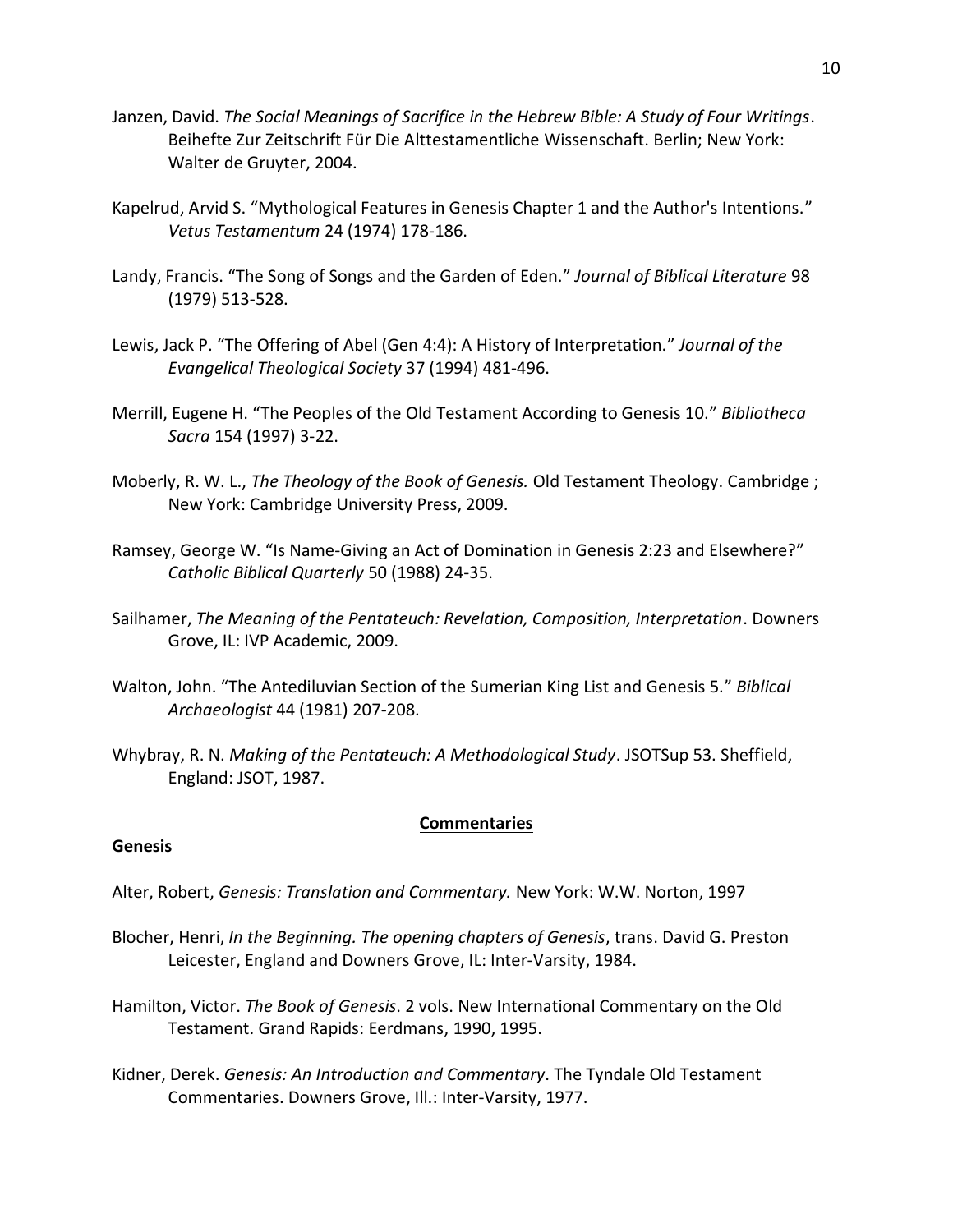- Kline, Meredith G. "Genesis." in *The New Bible Commentary*, 3rd rev. ed., D. Guthrie, ed., 79- 114; Downers Grove, IL: Inter-Varsity, 1970.
- Sarna, Nahum M. *The JPS Torah Commentary: Genesis. The Traditional Hebrew Text with the New JPS Translation*, ed. Nahum M. Sarna and Chaim Potok, The JPS Torah Commentary. Philadelphia, New York, Jerusalem: The Jewish Publication Society, 1989.
- Bruce Waltke and Cathi J. Fredricks. *Genesis: A Commentary.* Grand Rapids, Mich.: Zondervan, 2001.

Walton, John H. *Genesis*. NIVAC. Grand Rapids, Mich: Zondervan, 2001.

Wenham, Gordon. Genesis. 2 vols. Word Biblical Commentary. Dallas: Word, 1987, 1994.

Westermann, Claus. *Genesis 1-11: A Commentary*. Translated by John Scullion. Minneapolis: Augsburg, 1984.

### **Exodus**

Childs, Brevard S. *Exodus, a Commentary*. Old Testament Library. London: SCM, 1974.

Currid, John D. *A Study Commentary on Exodus.* Auburn, MA: Evangelical, 2000.

Durham, John I. *Exodus.* WBC, 3. Waco, Tex.: Word, 1987.

Enns, Peter. *Exodus*. NIVAC. Grand Rapids, Mich.: Zondervan 2000.

Fretheim, Terence E. *Exodus*. Interpretation. Louisville: John Knox, 1991.

- Hamilton, Victor P. *Exodus: An Exegetical Commentary.* Grand Rapids, Mich.: Baker Academic, 2011.
- Kaiser, Jr. Walter C. "Exodus." *The Expositor's Bible Commentary*, Vol. 2, Frank E. Gaebelein, ed. Grand Rapids, MI: Zondervan, 1990.
- Motyer, J. A. *The Message of Exodus: The Days of Our Pilgrimage*. The Bible Speaks Today. Downers Grove, IL: InterVarsity, 2005.
- Sarna, Nahum M. *The JPS Torah Commentary: Exodus. The Traditional Hebrew Text with the New JPS Translation*, ed. Nahum M. Sarna and Chaim Potok, The JPS Torah Commentary. Philadelphia, New York, Jerusalem: The Jewish Publication Society, 1991.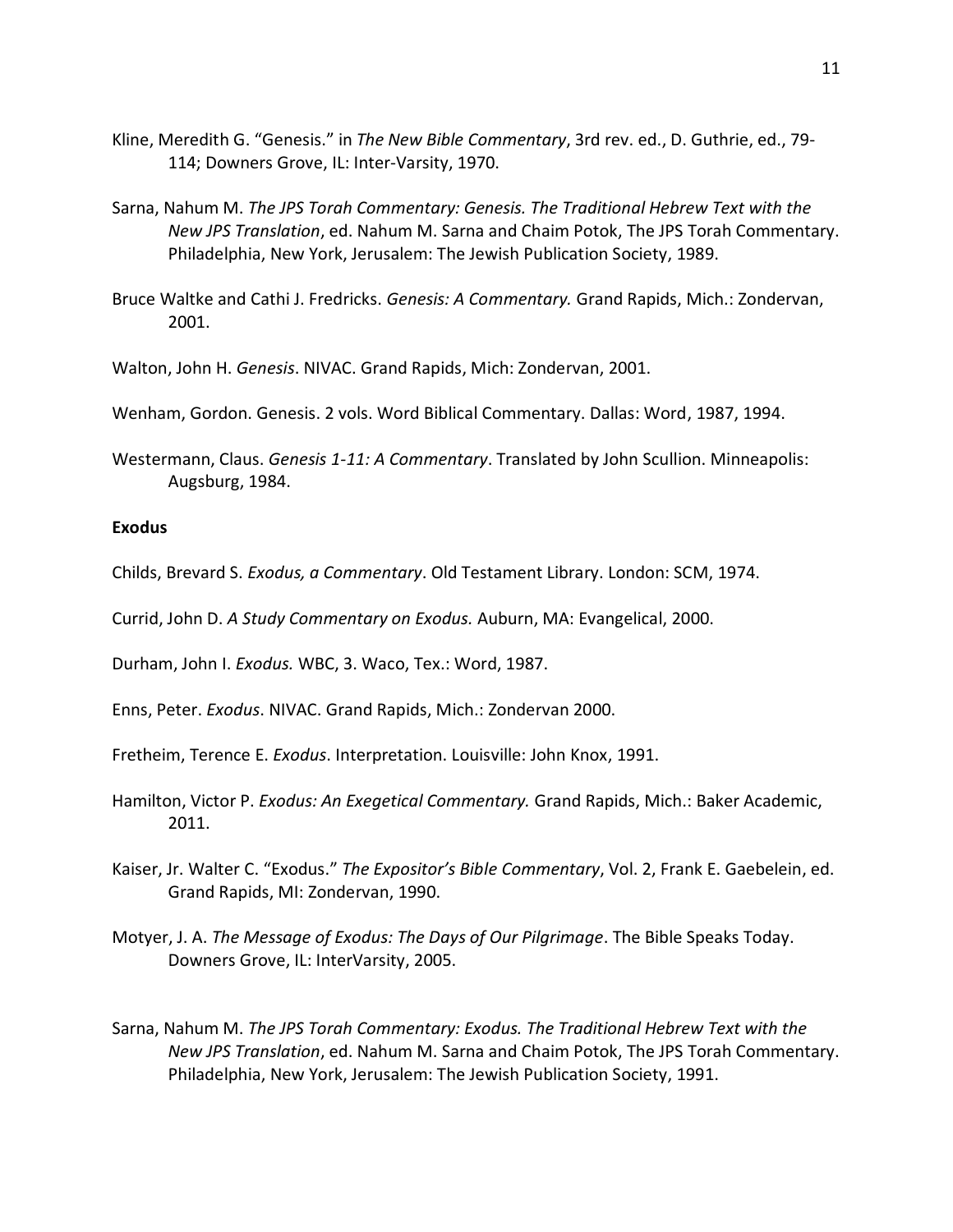Stuart, Douglas K. *Exodus*. New American Commentary. Nashville, Tenn.: Broadman & Holman, 2006.

#### **Leviticus**

- Hartley, John E. *Leviticus.* Word Biblical Commentary 4. Dallas, Tex.: Word, 1992.
- Harris, R. Laird. "Leviticus." *The Expositor's Bible Commentary*, Vol. 2, Frank E. Gaebelein, ed. Grand Rapids, MI: Zondervan, 1990.
- Gane, Roy. *Leviticus, Numbers.* The NIV Application Commentary. Grand Rapids, Mich.: Zondervan, 2004.
- Kaiser, Jr. Walter C. "Leviticus." *The New Interpreter's Bible*, Vol. 1, L.E. Keck, et al., eds. Nashville, TN: Abingdon, 1994.
- Milgrom, Jacob. *Leviticus: A Book of Ritual and Ethics.* Continental Commentaries. Minneapolis: Fortress, 2004.
- Ross, Allen P. *Holiness to the LORD: A Guide to the Exposition of the Book of Leviticus.* Grand Rapids, MI: Baker, 2002.
- Tidball, Derek. *The Message of Leviticus.* The Bible Speaks Today. Downers Grove, IL: InterVarsity, 2005.
- Wenham, Gordon J. *The Book of Leviticus.* New International Commentary on the Old Testament. Grand Rapids, Mich.: Eerdmans, 1979.
- Wright, Christopher J.H. "Leviticus." *New Bible Commentary. 21st Century Edition*, D.A. Carson, R.T. France, J.A. Motyer, G.J. Wenham, eds. Leicester, England: Inter-Varsity; Downers Grove, IL: InterVarsity, 1994.

### **Numbers**

- Allen, Ronald B. "Numbers." *The Expositor's Bible Commentary*, Vol. 2, Frank E. Gaebelein, ed. Grand Rapids, MI: Zondervan, 1990.
- Brown, Raymond. *The Message of Numbers: Journey to the Promised Land.* Bible Speaks Today. Downers Grove, IL: Inter-Varsity, 2002.
- Cole, R. Dennis. *Numbers: An Exegetical and Theological Exposition of Holy Scripture*, New American Commentary. Nashville: Broadman & Holman, 2000.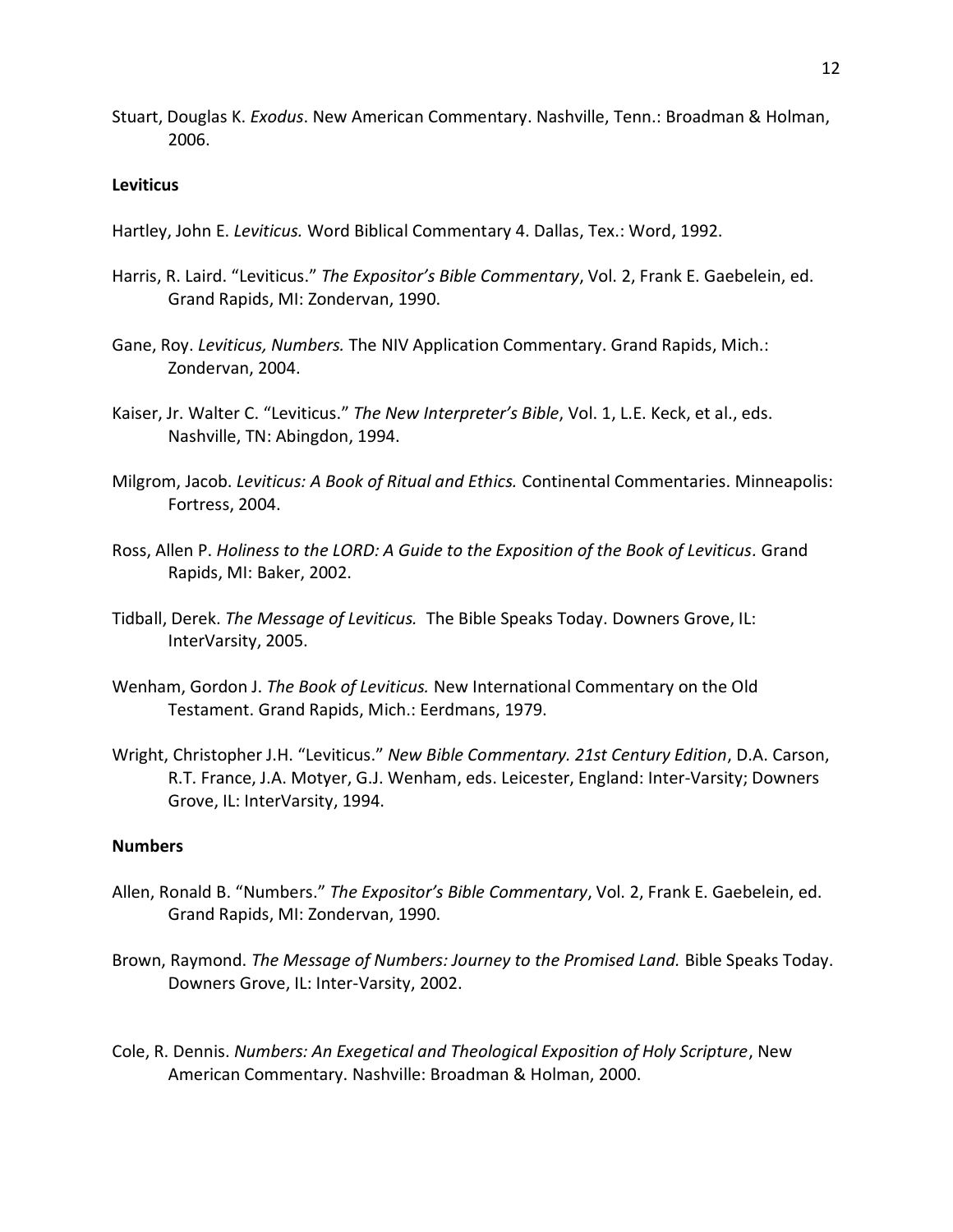- Levine, Baruch A. *Numbers 1-20: A New Translation with Introduction and Commentary.* 1st ed., The Anchor Bible 4. New York: Doubleday, 1993.
- Levine, Baruch A. *Numbers 21-36: A New Translation with Introduction and Commentary.* 1st ed., The Anchor Bible 4A. New York: Doubleday, 2000.
- Milgrom, Jacob. *Numbers = [Ba-Midbar]: The Traditional Hebrew Text with the New Jps Translation.* 1st ed., Jps Torah Commentary. Philadelphia: Jewish Publication Society, 1990.
- Naylor, Peter J. "Numbers." *New Bible Commentary. 21st Century Edition*, D.A. Carson, R.T. France, J.A. Motyer, G.J. Wenham, eds. Leicester, England: Inter-Varsity; Downers Grove, IL: InterVarsity, 1994.
- Wenham, Gordon J. *Numbers, an Introduction and Commentary.* 1st ed., Tyndale Old Testament Commentaries 4. Downers' Grove: Inter-Varsity, 1981

#### **Deuteronomy**

- Craigie, Peter C., *The Book of Deuteronomy.* The New International Commentary on the Old Testament. Grand Rapids: Eerdmans, 1976.
- Kalland, Earl S. "Deuteronomy." *The Expositor's Bible Commentary*, Vol. 3, Frank E. Gaebelein,e ed. Grand Rapids, MI: Zondervan, 1992.
- Kline, Meredith G. "Deuteronomy." in *The Wycliffe Bible Commentary* Charles F. Pfeiffer and Everett F. Harrison, eds.. 155-204, Chicago: Moody, 1962.
- McConville, J. Gordon. "Deuteronomy." *New Bible Commentary. 21st Century Edition*, D.A. Carson, R.T. France, J.A. Motyer, G.J. Wenham, eds. Leicester, England: Inter-Varsity; Downers Grove, IL: InterVarsity, 1994.
- \_\_\_\_\_. *Deuteronomy*, Apollos Old Testament Commentary. Leicester, England: Apollos; and Downers Grove, IL: InterVarsity, 2002.
- Miller, Patrick D. *Deuteronomy.* Interpretation, a Bible Commentary for Teaching and Preaching. Louisville: John Knox, 1990.
- Thompson, J. A. *Deuteronomy : An Introduction and Commentary*. Tyndale Old Testament Commentaries 5. Downers Grove, Ill.: IVP Academic, 2008.
- Thompson, Deanna A. *Deuteronomy.* First edition. ed., Belief, a Theological Commentary on the Bible. Louisville, Kentucky: Westminster John Knox, 2014.